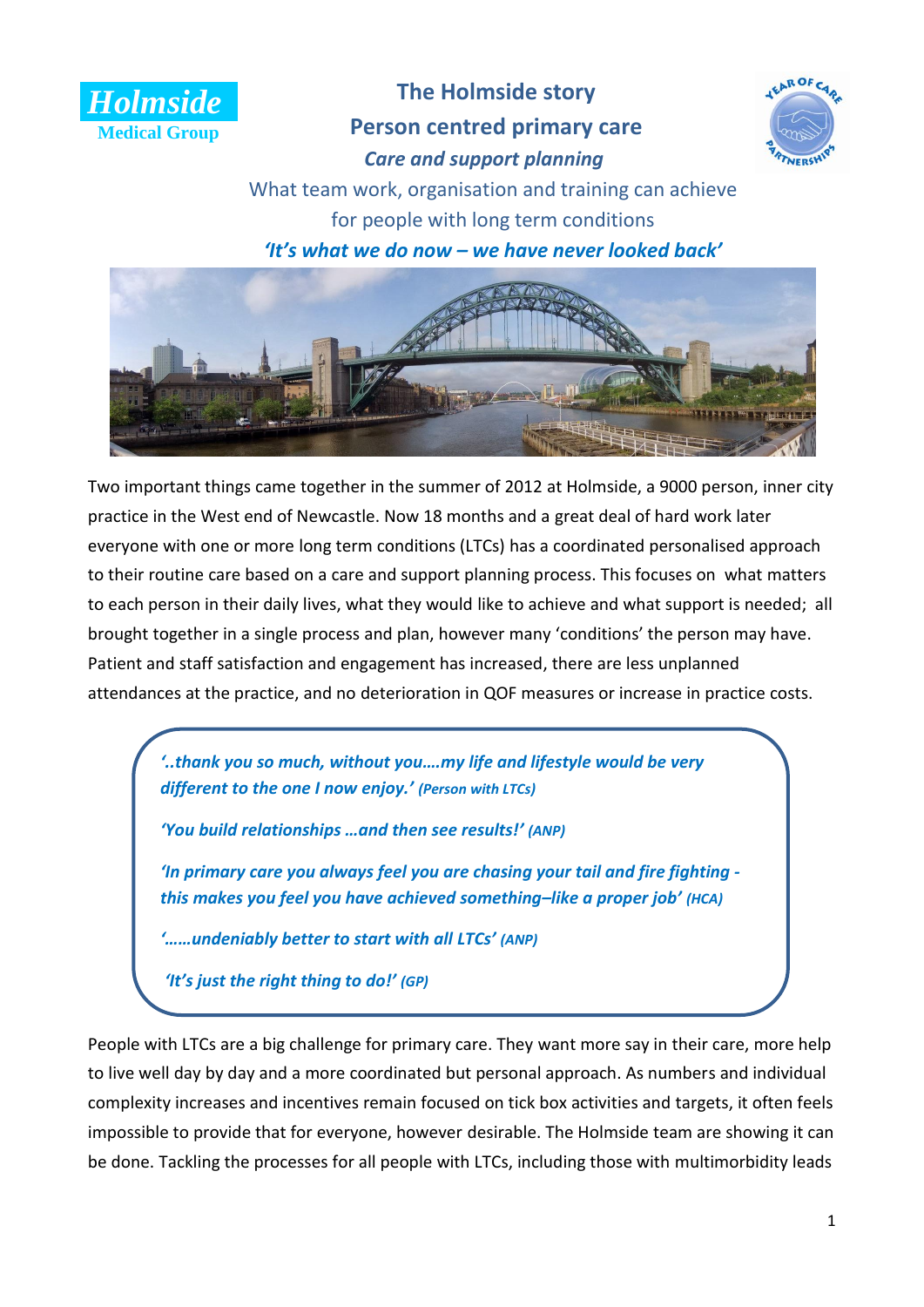to economies of scale that impact across the practice, in a way that care and support planning for a single condition like diabetes or COPD cannot do alone.

By the summer of 2012 the practice management team were actively thinking about ways to reduce the number of letters they sent out to the same person, for multiple reviews and medicines management. The nursing team felt most comfortable with seeing people in separate condition clinics but they wanted to do more to support them. At the same time the *Year of Care*  Partnership<sup>1</sup> (YOC) programme was providing training in care and support planning as part of the local *People Powered Health Programme<sup>2</sup>*. The practice nurse who attended was enthused about how this could make a difference in diabetes and the management team suggested the bigger and bolder step of including everyone with any number or combination of LTCs into a single recall system. The newly appointed Nurse Practitioner had expertise in respiratory disease and she recognised that a single consultation for each person, with however many conditions they had could be achieved. Nursing and administrative teams began to work together on practical details.

Working initially with the YOC team they mapped out what would be needed to administer the new way of working and the training needs of staff. They invited the YOC team to a whole practice meeting to look together at the case for change and the implications for the practice if everyone on their QOF registers was included. With GP support and joint leadership from nursing and administration they worked as an entire practice team to reorganise systems, develop resources, identify new roles, develop staff and provide training. They found it was possible to train the nurses to be confident about working in a generalist way to provide career progression within the team. Receptionists trained as phlebotomists and then as healthcare assistants and health care assistants moved to administer and coordinate the day to day programme. Everyone feels valued.

18 months later, with solutions found to the early challenges, the practice are reviewing their first 'QOF year' and looking at outstanding issues around documentation, embedding evaluation in routine care , developing clinical skills further, involving GPs more routinely with patients with complex issues and thinking about those who are housebound or part of the national enhanced service. They are finding that year 2 is even better. People are more involved in the care and support planning process as well as with their own health, with some shorter consultation lengths and greater systematic use of the phone. They have been able to make and embed these changes at the same time as taking over and introducing care planning to another local practice.

Every general practice is different. Each practice will need to work through the details, adapting the core YOC philosophy, approach and principles of care and support planning to their own population and circumstances. The following paragraphs describe how Holmside went about it.

<sup>1</sup> www.**yearofcare**.co.uk

1

<sup>2</sup> [www.nesta.org.uk/project/](http://www.nesta.org.uk/project/people-powered-health)**people**-**powered**-**health**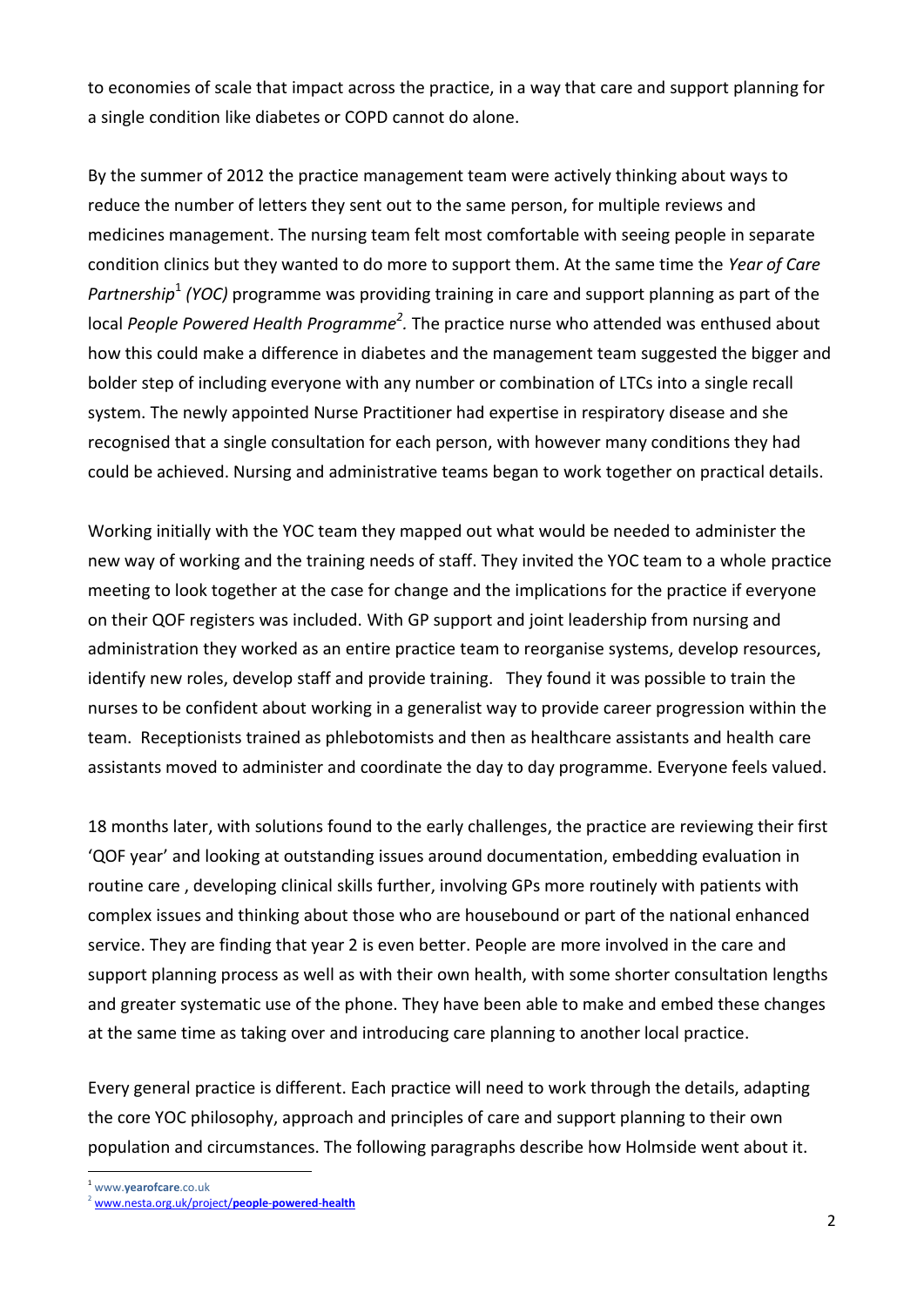## **Holmside: Care and Support Planning- putting it into practice**

### **Critical Success Factors**

The nurse practitioner (NP) has identified some critical success factors. These include

- Training in care planning to get the right ethos and consultation style  $\bullet$
- Regular team meetings to improve the service as quickly as possible
- Robust templates for both the health care assistant (HCA) and practice nurse (PN)
- Regular training sessions for HCA/PN
- Having a dedicated admin team for support and systems development
- Having a dedicated lead nurse to go to with all issues whether clinical/admin.
- A whole team approach

## **Administration**

Patients are contacted in their birth month. Holmside are an EMIS practice and use *'Patient Chase'* to create a birth month register of LTC combined patients, which are divided into practice agreed groups according to the conditions and number of conditions each person has (see box). These are reviewed by the lead GP for each group to ensure that the care and support planning process is right for them and the right people are involved, often at the team's regular breakfast meetings.

For instance those where mental health issues, cancer or dementia is recorded as one of the issues are reviewed by the respective practice leads for each of these conditions, and might be seen outside this process. This defines small groups of people each month to be invited to take part. Each is sent one of a standard set of 'personalised' letters tailored to their needs (new to care planning, regular care planning, the condition or groups of conditions etc) with information from their records, and an invitation to attend a first (20 minute) appointment with the healthcare assistant if tests or examinations are needed as part of the preparation step. Results or reflective prompts, if no tests are needed, are then sent out, merged into letters with explanations, encouraging reflection prior to the care planning consultation itself. This is usually with a nurse two to four weeks later. Appointments are made by the person as a double appointment of 30 minutes (2 x 15mins) with a nurse or 20 minutes (2 x 10 mins with a doctor), avoiding the rigidity of a 'clinic based' system.

Review appointments are agreed as part of the care planning process, although everyone with diabetes is seen twice a year. Everyone can request an appointment at any time with the person they made the original plan with and will then be booked into a 'care planning review' single slot (10 or 15 minutes) with the relevant doctor or nurse.

All the administrative staff, including receptionists has been trained in this approach and everyone is able to guide patients and enquirers about the system, make the appointments in the right way at the right time and make sure that it works for each person.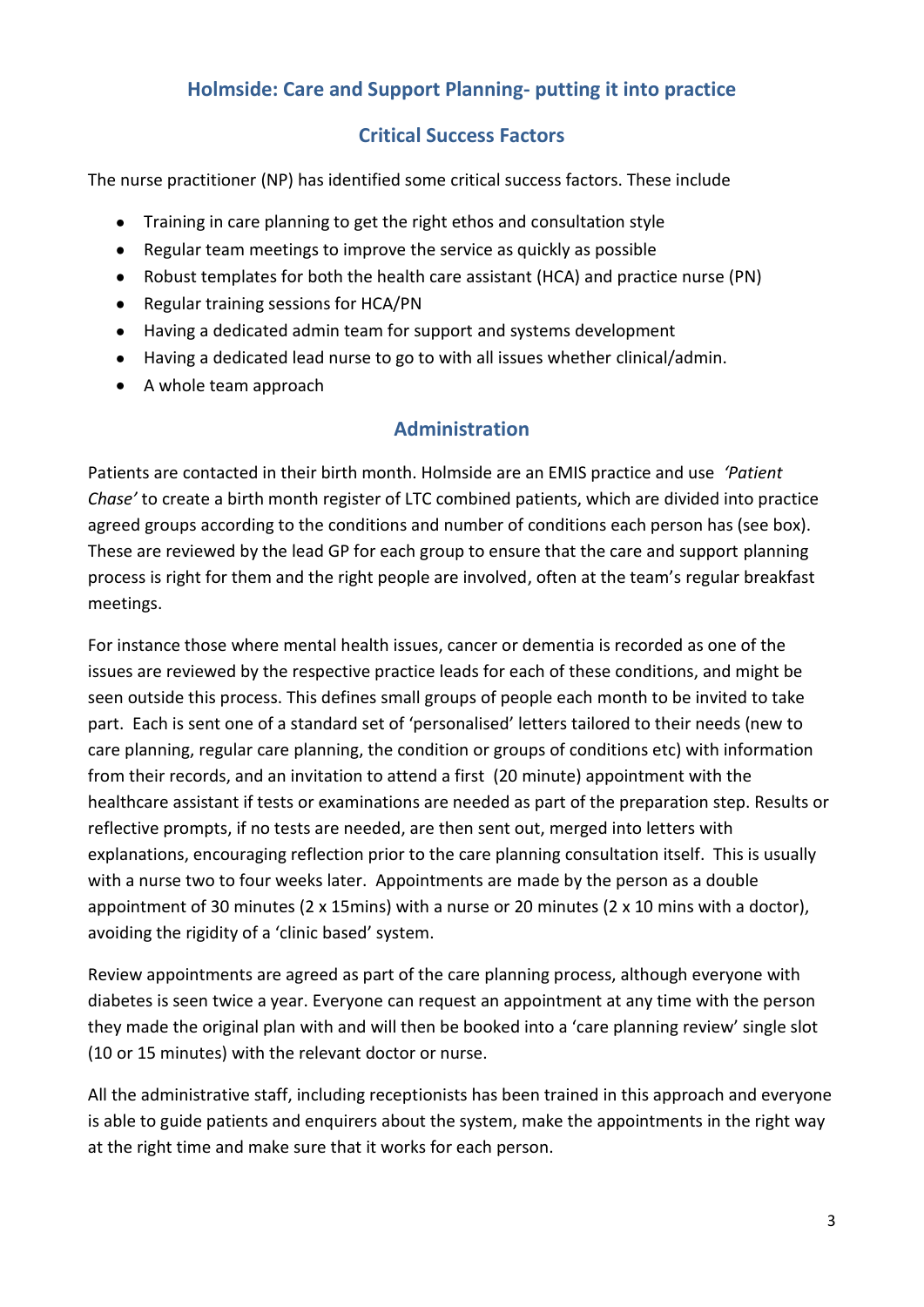As the practice has developed its systems, in the light of feedback and learning , the approach and the letters used are adapted and these changes are built into practice systems – laminated instructions on the front of PCs, detailed scripts for HCAs ( to ensure the process is consistent during holidays or with new staff ), and repeated rounds of in house training.

All of these changes required new IT and practice systems to be developed, but these are now available. Their systematic usage and ongoing development relies on highly developed team work and an individual with responsibility for managing month by month. Because processes are now streamlined and everyone knows and understands their roles this takes between 2 and 3 days of administrative work a week.

#### **The administration processes**

#### **Over view of process**

- *'Patient chase'* is synched with EMIS to be up to date
- Search for people with one or more LTCs by birth month
- Conditions included in this care planning process are; AF, Asthma ,BP, cancer, CHD,CKD, COPD ,Dementia, Diabetes, Epilepsy, Heart Failure, Mental Health, peripheral Arterial Disease, Learning Disabilities, Rheumatoid Arthritis, Stroke)
- Search for 'seen in last three months' so not to duplicate care in first year
- Second search for people with diabetes under hospital supervision
- **Special actions : when certain diagnoses are highlighted (excludes 30-40 people)** 
	- Epilepsy seen by the GP for drug review before HCA appointment
	- Rheumatoid arthritis (following treatment plan set by Specialist) : Currently reviewed by GP and ANP – aim to develop training for practice nurses to build confidence to include people with RA in a holistic care planning review
	- People with Learning disabilities seen by GP
	- Children GP makes individual decision except for asthma which is routine
	- Cancer, mental health and dementia: reviewed by practice lead for suitability for care planning process
- Housebound the aim is to introduce an approach to the same standard in the near future - dependant on the role of District Nurses. Currently the house bound are added to the GP visit list.
- **First Letter to patients** 
	- o Each person gets either a routine letter to start the process or one tailored to the following groups
		- **Diabetes**
		- **Epilepsy**
		- Rheumatoid arthritis
		- Asthma and COPD alone
		- **Asthma and COPD plus other conditions**
- **Letters following investigations – with prompts 'how are you'**
	- o Under ongoing development in the light of feedback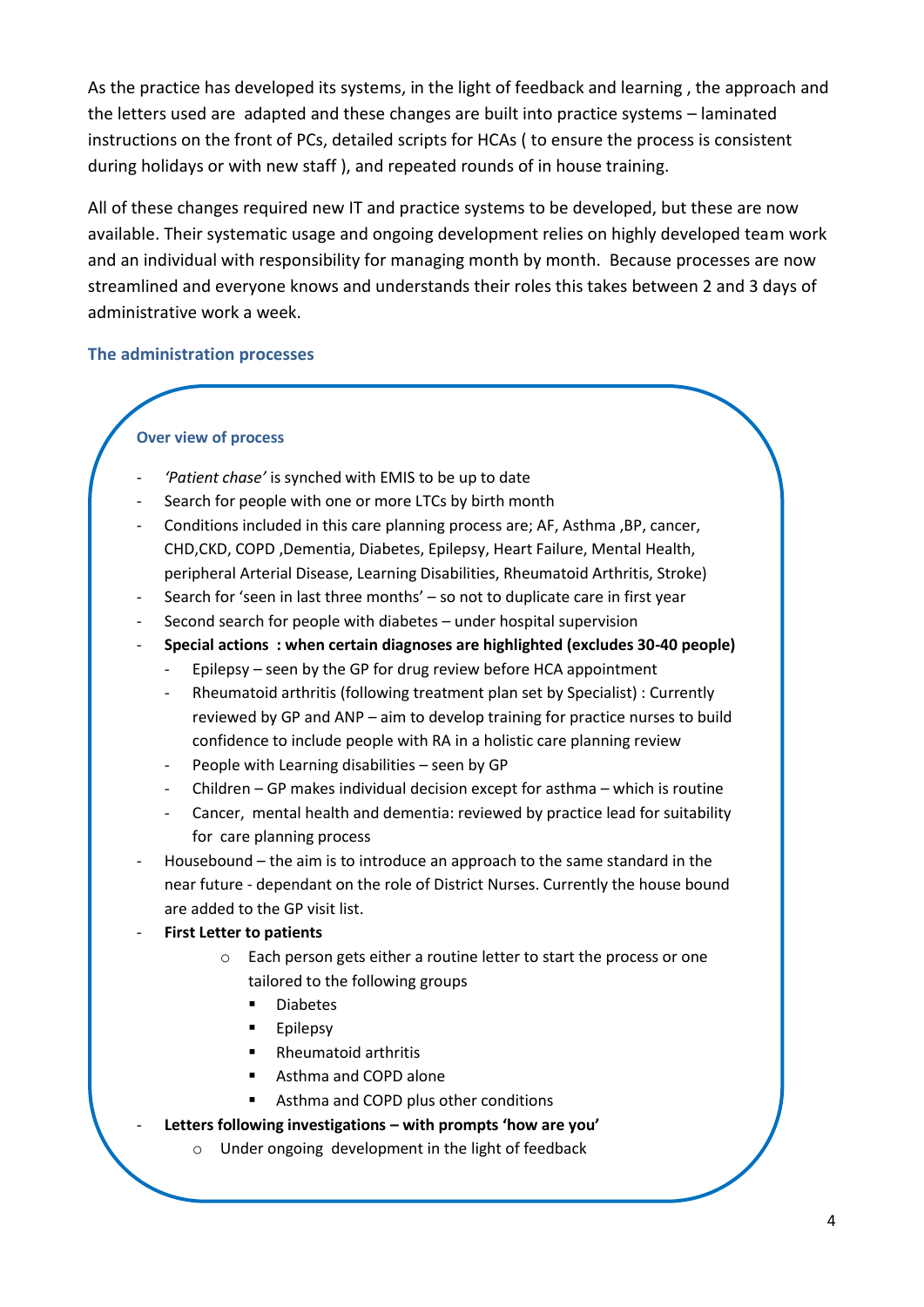## **Clerical workload in a typical month – figures approx.**

| Patients in birth month identified with one or more LTCs from 'Patient chase' |    |                                                                                  |    | 240 |
|-------------------------------------------------------------------------------|----|----------------------------------------------------------------------------------|----|-----|
|                                                                               |    | Those where one or more of the specific conditions identified requiring specific |    |     |
| review or separate letter : Total                                             |    |                                                                                  |    | 99  |
| <b>Diabetes</b>                                                               | 18 | Cancer                                                                           | 13 |     |
| Asthma <16 yrs                                                                |    | Mental health                                                                    | 7  |     |
| Learning disabilities                                                         | 0  | Dementia                                                                         | 5  |     |
| <b>Rheumatoid Arthritis</b>                                                   | 6  | COPD only                                                                        | 10 |     |
| Asthma only                                                                   | 28 | COPD with other LTCs                                                             | 7  |     |
| Asthma with other LTCs                                                        | 3  |                                                                                  |    |     |
|                                                                               |    |                                                                                  |    |     |
| Routine letter to offer HCA appointment to start the care planning process    |    |                                                                                  |    | 128 |

#### *Start-up challenges:*

A number of issues occurred at the start such as 'shared care issues'; *'I go to the hospital'.* These have all now been addressed.

The commonest 'complaint' is now that results and letters haven't arrived when expected *….i.e. 'where are my tests and letters'!!*

*An opportunity for improvement:* When the two step approach to care and support planning is described to clinical teams they often raise concerns that sending test results to people will provoke anxiety and potentially generate telephone calls and more work. This rarely proves to be the case. People are keen to have their own information and value the recognition that gives about their involvement. However when Holmside started to send out letters to people from multi condition registers this included people with chronic kidney disease, a common co morbidity with vascular disease and diabetes. This produced a flood of calls from people stating they had no idea they had anything wrong with their kidneys and naturally expressing surprise and concern. The NP rang each person. This provided an opportunity to explain the significance of abnormal kidney function tests in a way people could understand. Subsequently this has not proved to be an issue. Staff have been trained in how to talk routinely about kidney tests and their significance, a topic which in often as anxiety provoking for primary care teams as it is for patients. The Holmside approach demonstrates that commitment to involving and engaging people in their health is not only a way to gain their interest but may be the first step in taking action to prevent deterioration.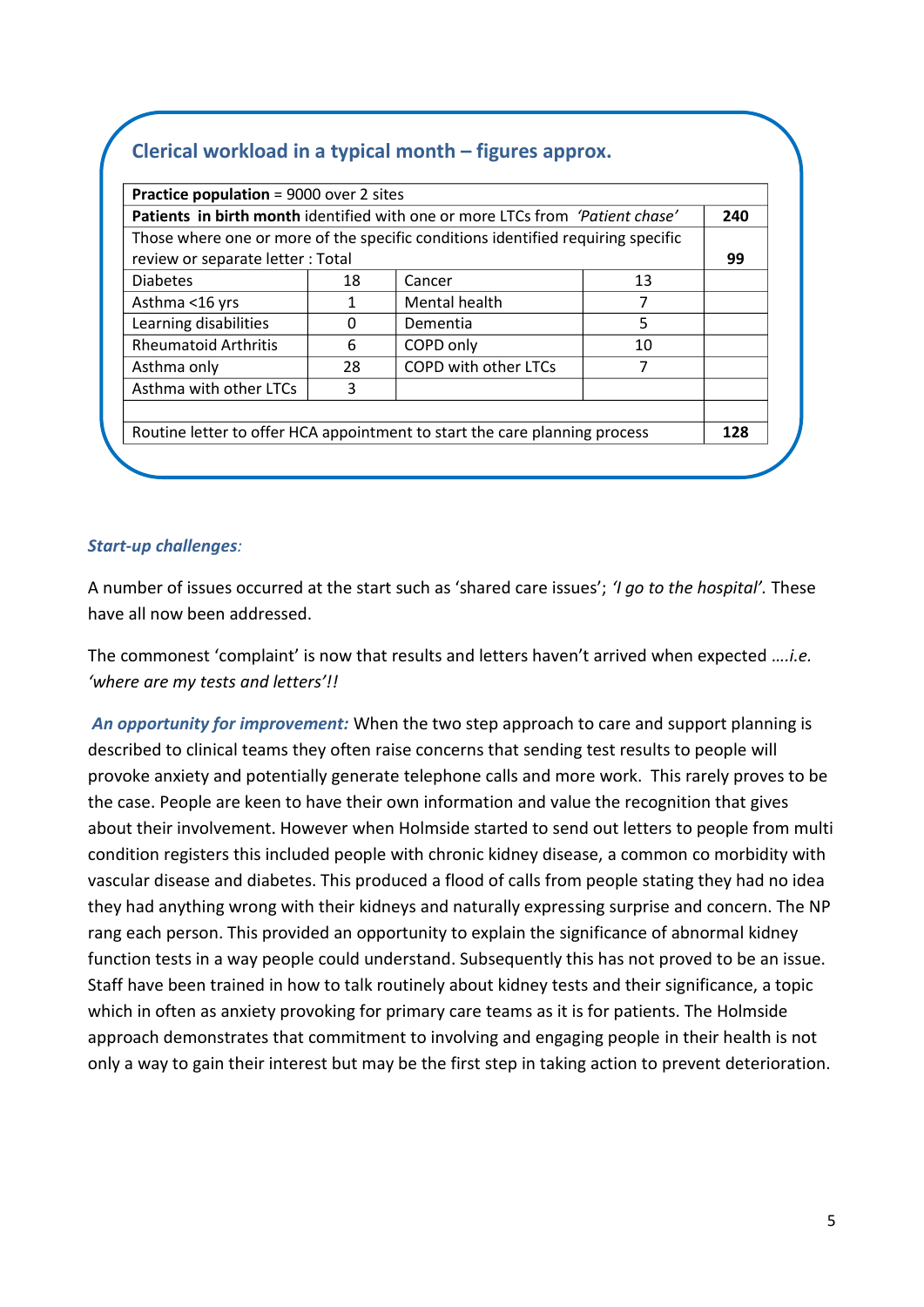### **New roles**

**Healthcare assistants (HCAs)** were trained in new roles. This involved specific clinical tasks such examining the feet for people with diabetes and spirometry for those with COPD. Special templates were produced so that the HCA could quickly identify which tests were needed for each person, including QOF checks, and ensure that request forms were generated automatically.

Just as important was the expectation that they would start the engagement process with the person, both explaining the new system and their role in it, how they would be contacted, how they could make a second appointment, and also encouraging them to ask questions about things they didn't understand and valuing their input to their own health. An initial 'script' was provided by the advanced nurse practitioner to enable each HCA to carry out these functions and also begin to sign post individuals to supportive community activities. Any issues identified were then flagged to the practice nurse.

One of the three practice sites has a large population of non English speakers. The HCA has an important role in discussing translation needs and flagging these up to ensure everything is in place well in advance of the care and support planning conversation itself.

#### **Practice nurses**

Having nurse practitioner leadership for the nursing team was important from the outset. She brought specialist knowledge in respiratory disease to complement the diabetes expertise into the practice but was able to try out the new consultation herself, and role model the way of working including a generalist approach. This including recognising that the core care planning skills of building empathy, listening and gently challenging and supporting the person to find solutions and practical actions, are as important as disease expertise. However each nurse has to feel confident in understanding the main issues for the conditions that patients may raise and this was ensured by repeated rounds of training on specific topics and a recognition that knowing who to go to for further information was as important that having all the answers. As new issues arise new in house training is arranged, so everyone feels confident and supported. For instance the issue of rheumatoid arthritis has recently been identified and new training is planned.

The nurse practitioner also reviews all the returning test results to identify if urgent action is needed outside the routine care and support planning process. The person is contacted directly by the administration team to ensure that an appointment is made with the right person.

#### **GPs**

The GPs were initially sceptical with concerns about workload, deskilling, sending patients their results and other practical issues. They now support the programme wholeheartedly and provide ongoing support and supervision to the nursing team as well as doing care planning with special groups of individuals and people with complex issues. They are also well placed to realise when people have not attended, describe what care planning is about and encourage them to do so.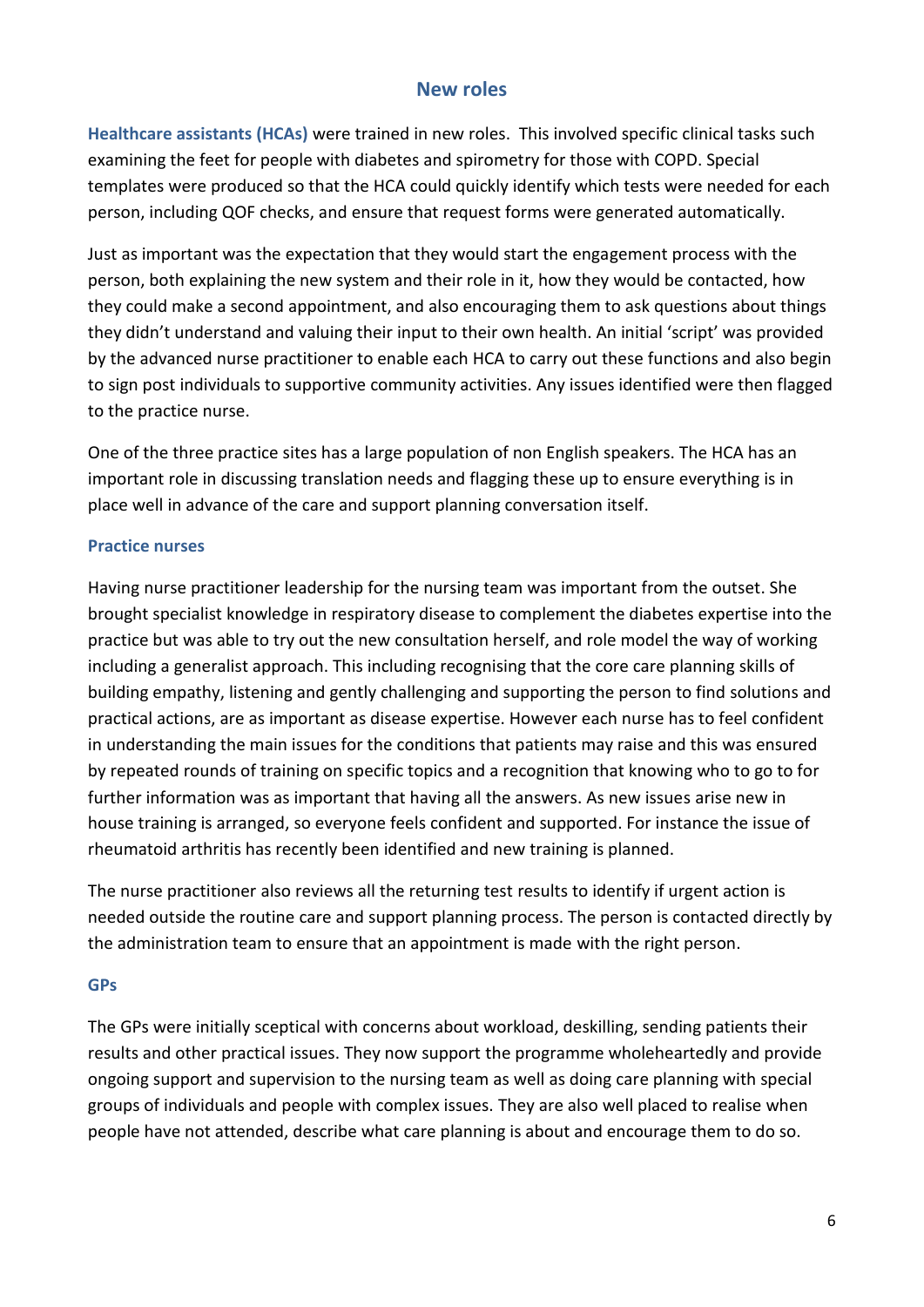## **Training**

Recognising the importance of continuous learning and investing in time within the practice as well as more formal 'training' is seen as critical to success.

In - house training for nursing and administrative staff is essential to ensure everyone is confident in what they have to do, and enables the incremental changes that accompany 'learning by doing' to be introduced smoothly across the whole team. Backed up by aide memoirs attached to monitors and 'scripts' for HCAs', this has been an important part of the team building process.

Training was initially intensive and has covered key condition specific issues as well as the care planning process itself, delivered in half hour and hour slots as part of the normal working week. It includes induction of new staff, refreshers and focuses on specific queries and issues as they arise.

Outside the practice all the nurses and the GPs involved in diabetes attended Year of Care core care and support planning training. This introduces participants to the 'philosophy' and skills involved in supporting people with LTCs to live good lives and increase well being, as well as the principles and practice of goals setting and action planning to support self management on a daily basis. The NP has completed the Training the Trainers programme. There is regular contact with the Year of Care facilitator for ongoing queries, support and exchange of learning. The Year of Care team are attending the practice 'protected time' meeting annually.

## **Team work and ongoing improvement**

With nine part time GP partners the NP is the only full time member of staff and is supported and mentored by one of the senior partners. Everyone is kept involved and decisions can be made quickly in the minuted, well attended, breakfast meetings held on different days each week.

The core care planning team meet regularly with the lead GP, and issues are discussed at the monthly practice 'time in' meetings. For the first year most of the discussion focussed on making the systems work and ironing out problems. An evaluation form has been added asking *'How did we do?'* and there is an opportunity to include additional questions which could be changed from time to time and give feedback on specific issues including staff skills in patient centred support. The team are gradually working through a list of issues from how to support the reduced number of non responders, whether those with chest disease should all be seen in the summer months, to the language used and range of patient information on offer.

## **Making the most of IT**

While it is the human skills of good systematic team work including training which are at the heart of the success of this transformational change at Holmside, it could not have happened without IT systems and the skills of the administrative staff in using these effectively and imaginatively. However the limitations of the systems mean a key challenge has been trying to ensure that patient tests and results are merged into explanatory letters and can be produced in ways which meet modern standards of presentation for information and communication.